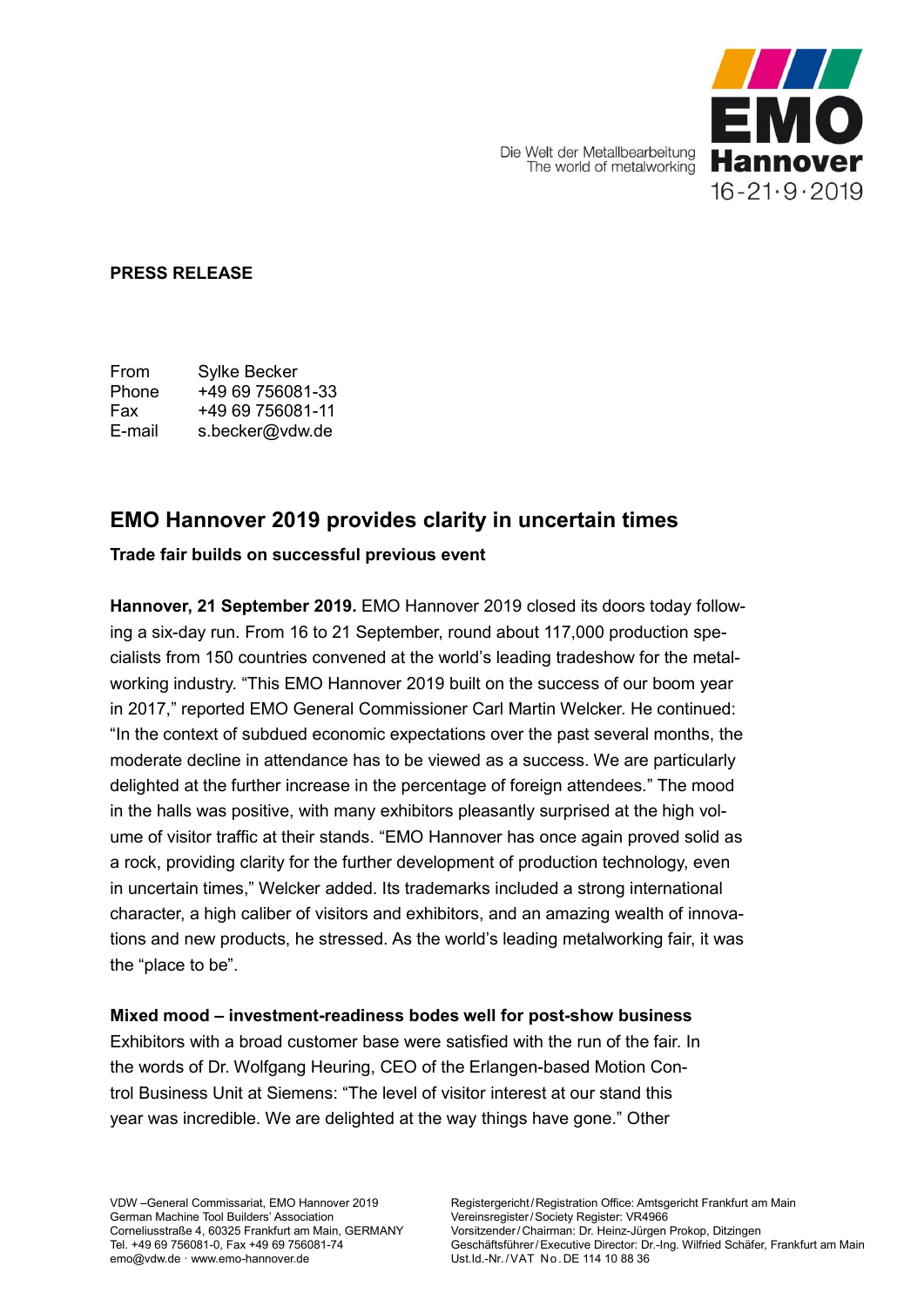page 2/6 · EMO Hannover 2019 ·

firms with a stronger focus on the passenger car industry seemed to be less upbeat about the situation. "Firms are clearly more reluctant to commit themselves, given the general uncertainty over where the market is heading," remarked Dr. Christian Lang, CEO of Liebherr-Verzahntechnik in Kempten. "But our discussions with customers at our stand have still been substantive and very promising for the future," he added. While some exhibitors spoke of a historic paradigm shift in the automotive industry, which still needed to be mastered, other exhibitors reported successfully negotiating business deals with automakers during the fair.

At the start of EMO Hannover, there was some worry about the news that many customers were cutting their travel budgets. Yet the percentage of company executives among tradeshow attendees was about as high as two years ago, at 58 percent. Around half of these came armed with capital investment plans, and for foreign visitors, this figure was even higher, at more than 62 percent. 25 percent of attendees actually placed orders during the fair or planned to do so in the near future. And a further 20 percent intended to spend money downstream from the fair. "We've had a lot of discussions focusing on specific customer requirements. Many users are carefully considering which capital expenditures they need to best position themselves for the future," said Matthias Funk, CEO of Hedelius Vertriebsgesellschaft in Meppen.

The main focus was on expansion and replacement investments in flexible manufacturing, production machines, tools and automation. "First we need to find out what is happening in the industry, then we will make our investment decisions after EMO is over," says Kiyokazu Sugiyama of Nissan Motor Co. Ltd., Yokohama, after spending three days at the fair taking a close look at all the displays. Gebhard Debor, manufacturing manager at Linde Hydraulics in Aschaffenburg, commented: "If we find what we're looking for, we're ready to talk business right now."

#### **Strong Asian presence at EMO Hannover**

As the flagship fair for its sector of industry, EMO Hannover has a strong international profile. More than half of all attendees came from abroad, split almost evenly between other European countries and overseas. A 20 percent growth in attendance from overseas in comparison with the 2017 event was particularly impressive. This included a high percentage of Asian guests, who accounted for almost one third of visitors from abroad, with China, Japan, Taiwan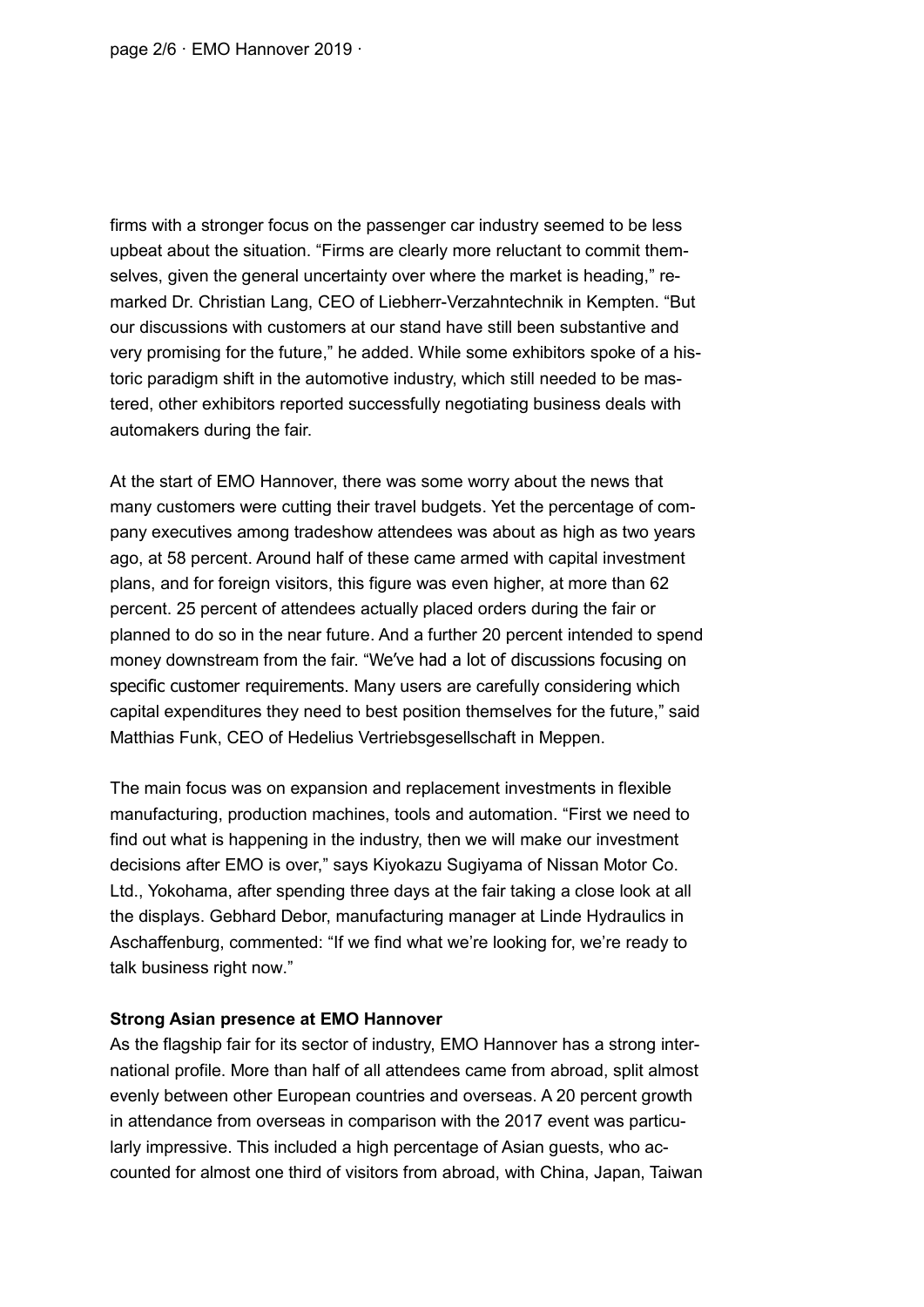page 3/6 · EMO Hannover 2019 ·

and India heading the rankings. "The highly international makeup of EMO visitors, particularly from Asia, resulted in a busy and extremely global atmosphere at our stand," said Dr. Stefan Brand, CEO of Vollmer Werke in Biberach. This trend was clearly related to a higher number of Asian exhibitors at this year's event, who encouraged their customers to visit them in Hannover. Other countries with strong representation at the event included Italy, Poland, Sweden, Russia and Turkey.

#### **Digitalization and automation gathering momentum**

"This year's EMO once again generated fresh momentum for innovations," reported Lothar Horn, Managing Director of Paul Horn GmbH in Tübingen. As an innovations platform for production technology, EMO is expected to chart the trends for the years ahead, and once again the mission was successful. The EMO motto "Smart technologies driving tomorrow's production" accurately reflected the key issues facing the industry today. "Our many discussions with customers at EMO 2019 in Hannover revealed that a focus on the holistic process chain, including digital services, creates the relevant added value for customers," said Christian Thönes, Chairman of the Executive Board at Bielefeldbased DMG Mori AG. This feeling was shared across all exhibitor segments. "The positive visitor response to our cloud-based simulation tools and monitoring system as an Industry 4.0 application was striking," commented Marie-Sophie Maier-Wember, CEO of Haas Schleifmaschinen GmbH in Trossingen. And the buzzwords of IoT platforms, apps, digital twins, artificial intelligence (AI), edge and cloud computing were omnipresent at the fair.

This all served to highlight just how much has changed since the most recent event two years ago. Particularly in Hall 9, the domains of research and practice came together. This blend of research and industry attracted large visitor numbers from around the world. "We have made many new contacts, and the ideas garnered from talking to all these people will hopefully feed into future research projects," commented Prof. Berend Denkena, President of the Academic Association for Production Technology (WGP) and head of the Institute for Production Technology and Machine Tools (IFW). "One clear conclusion from all this is that digitalization and automation will chart our path into the future, you can see that right here at EMO Hannover," he added.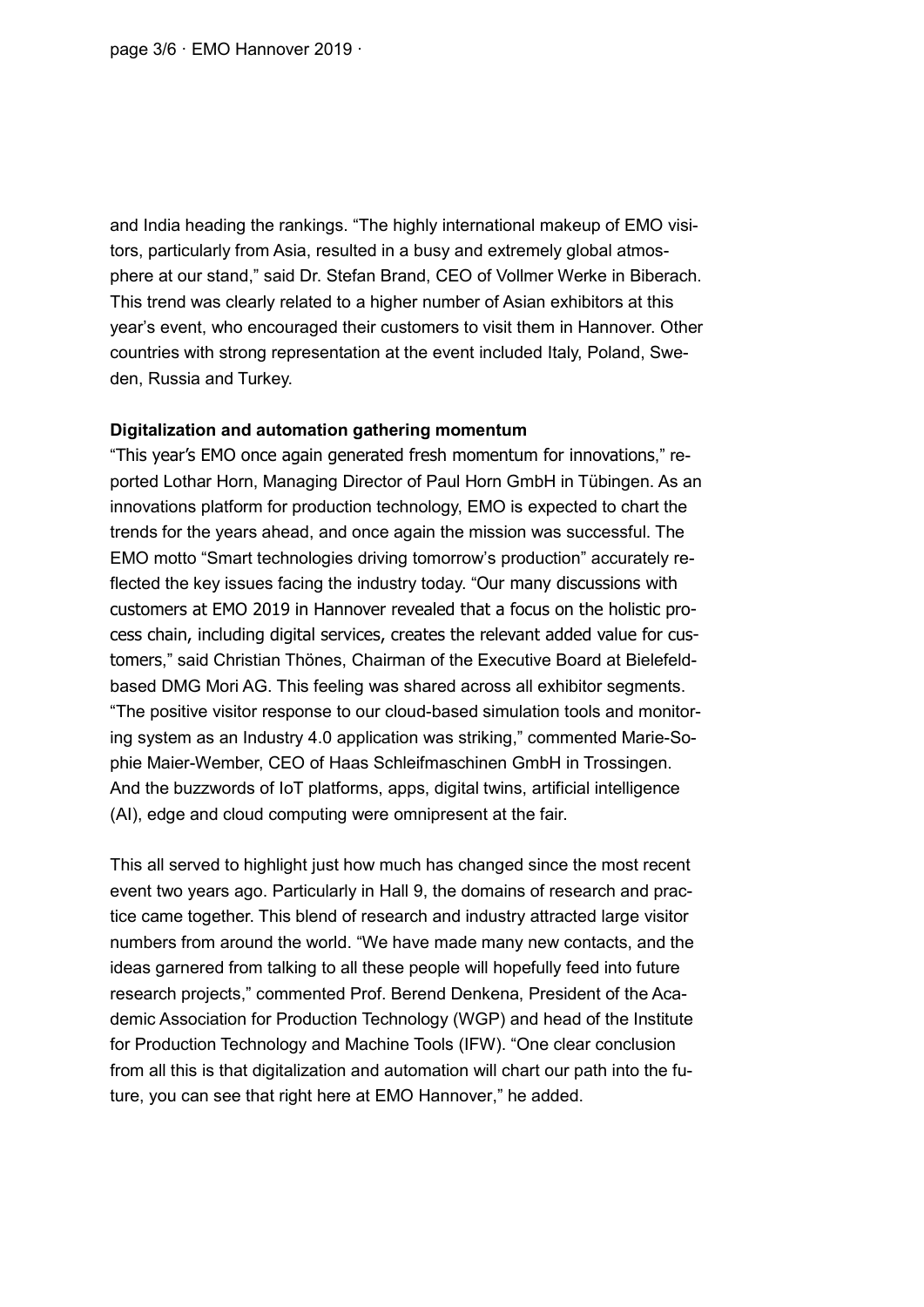page 4/6 · EMO Hannover 2019 ·

This year's EMO also featured the first AI applications in the Start-up area and at the stands of the relevant trailblazing companies. Along with the strong interest in AI and machine learning, visitors' appetite for future visions was reflected in the accompanying events and forums, where the topics included not only AI, but also additive processes, the industrial internet of things (IIoT), 5G and not least OPC UA or *umati*, the new standard interface between machine tools and overarching IT systems. The standout attraction consisted of the big *umati* showcase, which included 110 machines from 70 international firms and partners, demonstrating for the first time that the universal interface between machines and IT systems can function across all product types. According to *umati* project manager Dr. Alexander Broos, "the response to *umati* among our partners and customers has been huge. This display at EMO has successfully launched us on the market. Our next commission on returning home is to deliver the OPC UA Companion Specification at the earliest possible date."

### **EMO Hannover 2019 opens window to future**

"Against all expectations, we can wrap up EMO Hannover 2019 on a positive note. The fair is attractive for the entire international production technology community and has confirmed there is still demand for capital investment in the marketplace. In spite of all the political turmoil, this trade fair has revealed that industry is actively addressing the challenges of the future and is determined to make its contribution as a problem solver," concluded EMO general commissioner Carl Martin Welcker.

### **The next EMO will be staged in Milan from 4 to 9 October 2021.**

### **Photo captions**

bild\_pm\_abschluss\_2019-09-21.jpg Carl Martin Welcker, EMO General Commissioner, (r) and Dr. Wilfried Schäfer, CEO of the EMO event organizer VDW (German Machine Tool Builders' Association), looking back on a successful EMO Hannover 2019.

bild pm abschluss international 2019-09-21.jpg Visitors from Asia, particularly India, China, Japan and Taiwan, made up almost one third of foreign visitors this year.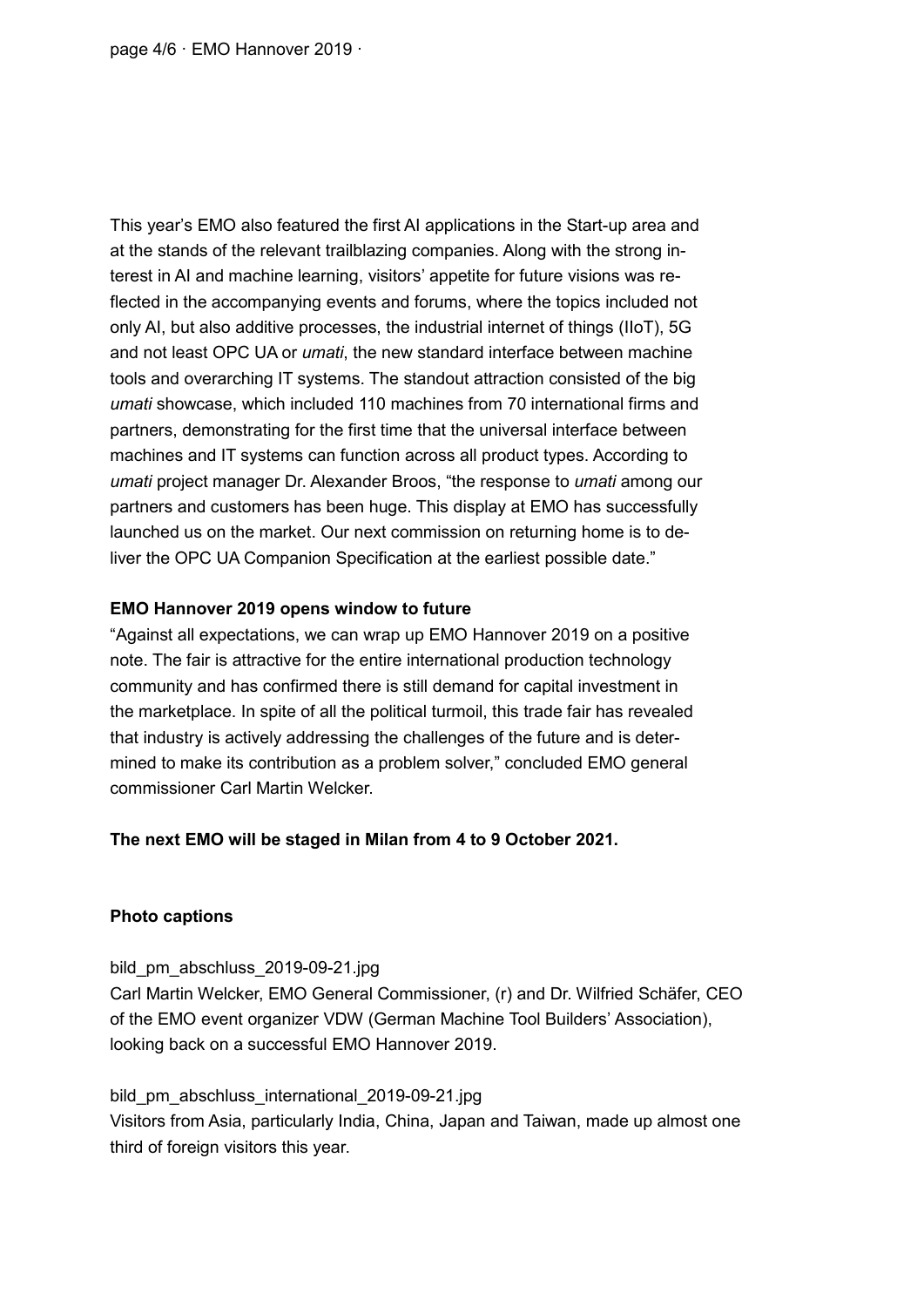page 5/6 · EMO Hannover 2019 ·

Bild\_pm\_abschluss\_technologie\_2019-09-21.jpg The EMO motto: "Smart technologies driving tomorrow's production" accurately anticipated the key themes at EMO Hannover 2019.

bild\_pm\_abschluss\_besucher\_2019-09-21 From 16 to 21 September, round about 117,000 international production specialists from 150 countries convened at EMO Hannover 2019.

You will find texts, images and videos relating to the EMO Hannover 2019 on the internet at:

[www.emo-hannover.de/imagedatabase?keyword=1567010 or 1566643](http://www.emo-hannover.de/imagedatabase?keyword=1567010%20or%201566643%20or%201566589%20or%201566457)  [or 1566589 or 1566457](http://www.emo-hannover.de/imagedatabase?keyword=1567010%20or%201566643%20or%201566589%20or%201566457)

[https://www.emo-hannover.de/en/news/media-library/closing-statements/arti](https://www.emo-hannover.de/en/news/media-library/closing-statements/articlepage-2.xhtml)[clepage-2.xhtml](https://www.emo-hannover.de/en/news/media-library/closing-statements/articlepage-2.xhtml)

[https://www.emo-hannover.de/en/press/press-releases/press-re](https://www.emo-hannover.de/en/press/press-releases/press-releases/press-releases.xhtml)[leases/press-releases.xhtml.](https://www.emo-hannover.de/en/press/press-releases/press-releases/press-releases.xhtml)

You can also follow the EMO Hannover using our social media channels



If you no longer wish to receive our press releases, please click [here.](mailto:i.reinhart@vdw.de?subject=UNSUBSCRIBE:%20Press%20distribution%20list%20VDW&body=Please%20remove%20me%20from%20the%20press%20distribution%20list)